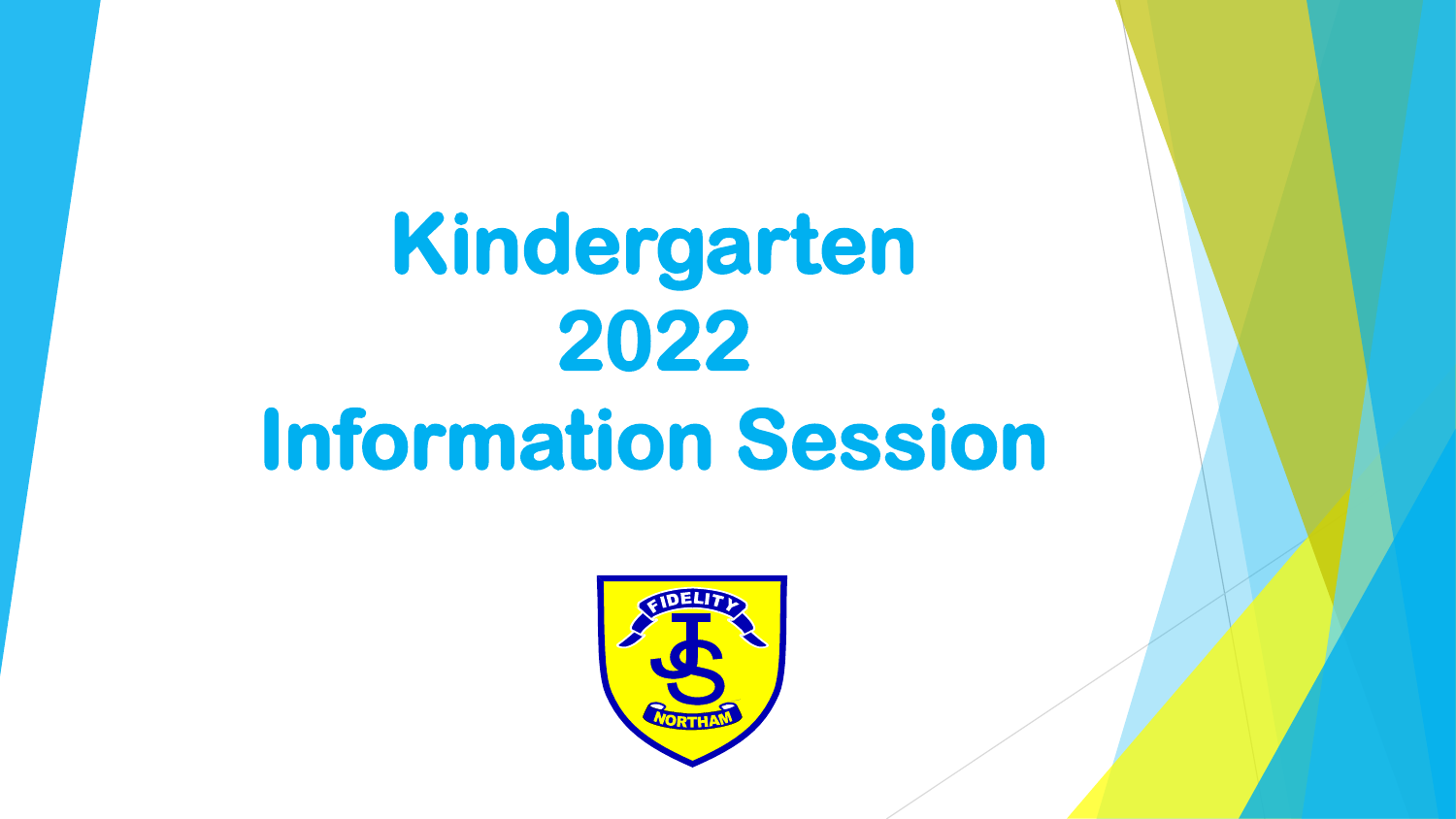#### **Session Times**

- In 2022, there will be two Kindergarten classes which will each be attending three full days per week (Monday, Tuesday and Wednesday).
- **From Week 2, the sessions will become full** days. Full days at Kindy will commence on Monday 7<sup>th</sup> February 2022.

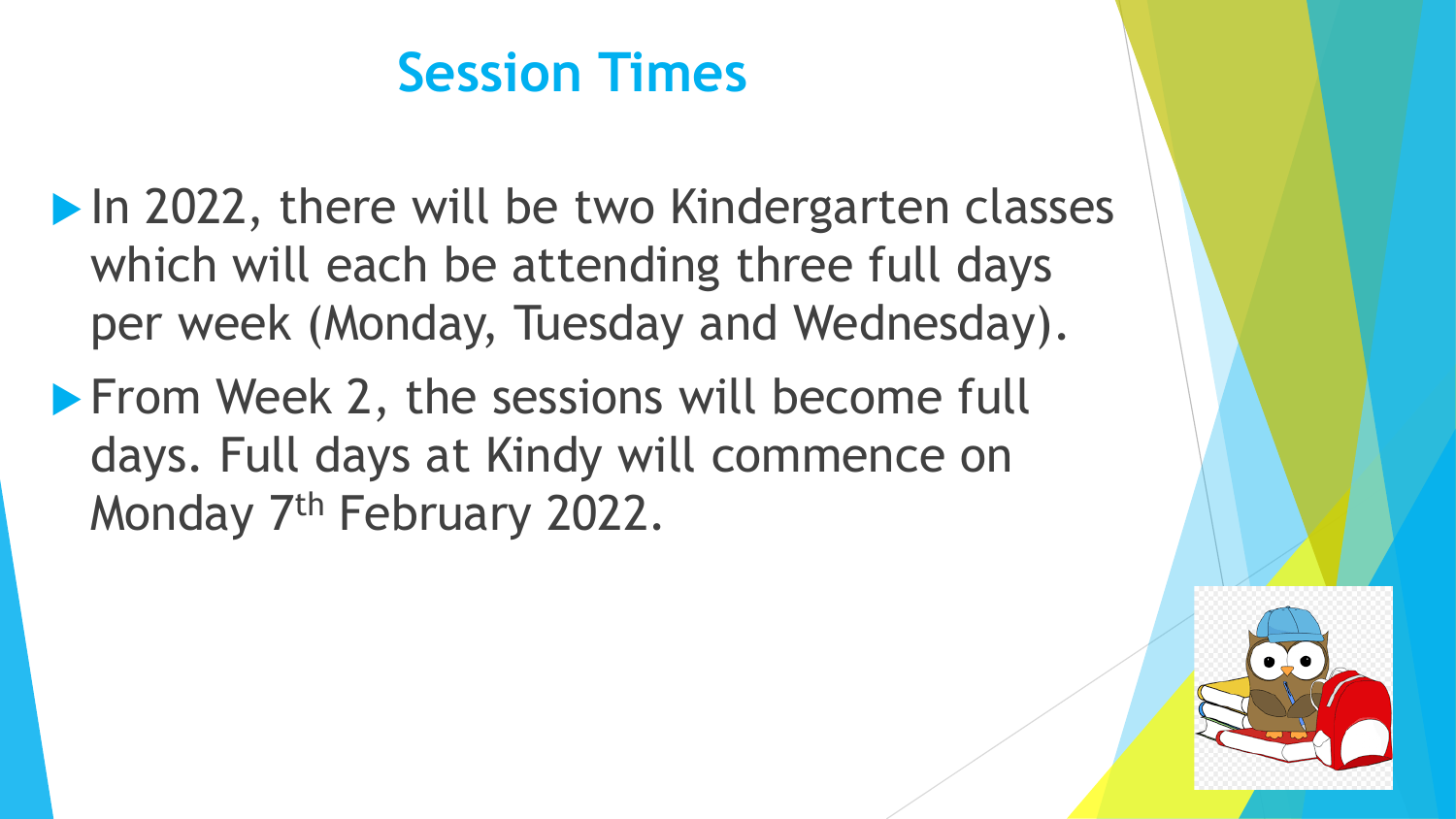#### **Arrival Procedure**

The doors to the classroom will be opened at 8:30am. Please wait outside until the classroom teacher opens the door. $\odot$ Upon entry, children will be asked to unpack:



The clean up song will be played between 8:45-9:00am. This indicates it is time for children to pack away and parents to depart.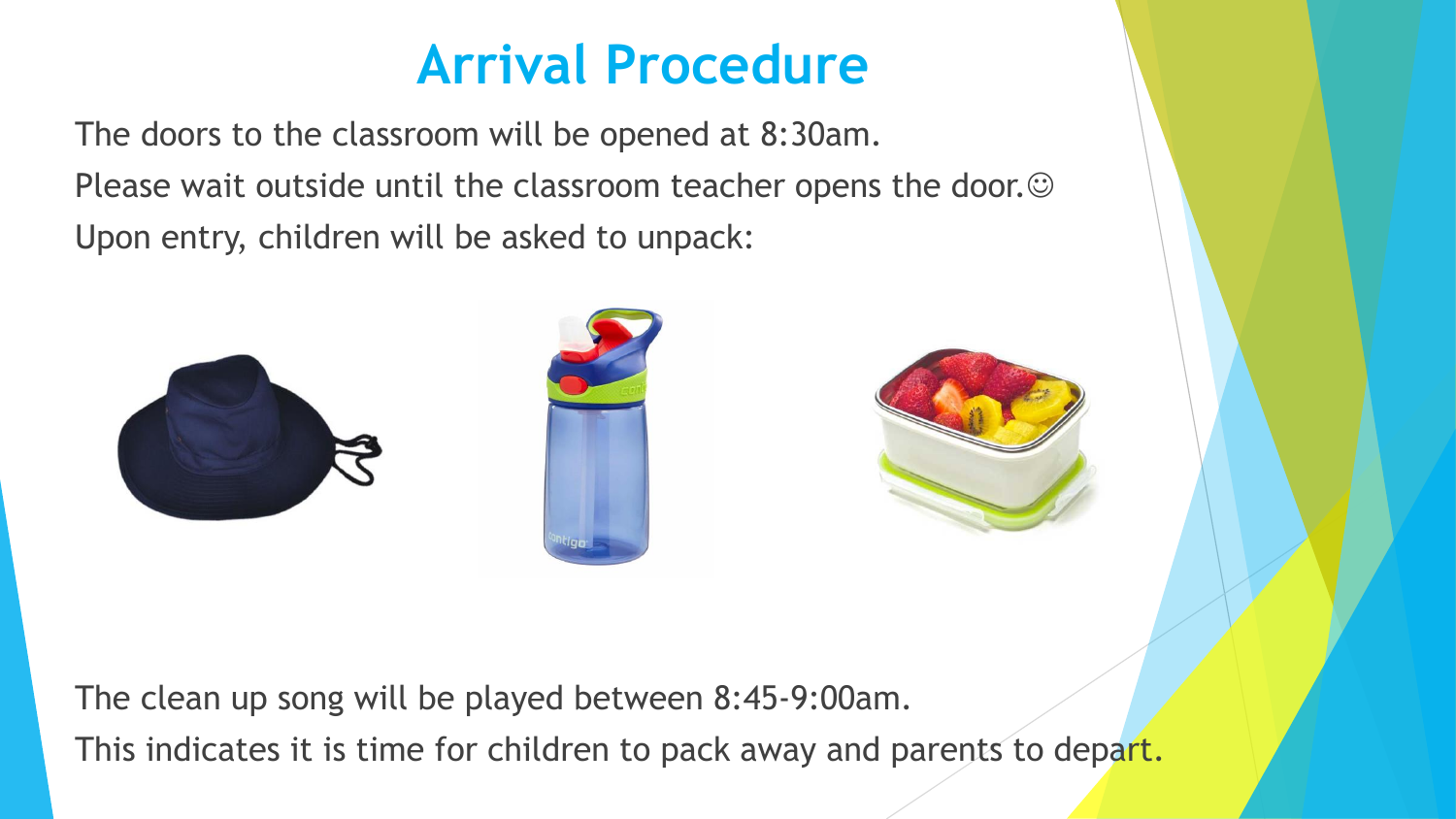#### **Departure Procedure**



At departure time (3:00pm), the children are dismissed to parents or caregivers. The teacher will call the child's name when she notices that their parent/caregiver has arrived.

*Please make every effort to be on time as children become quite concerned if they have to wait any length of time.*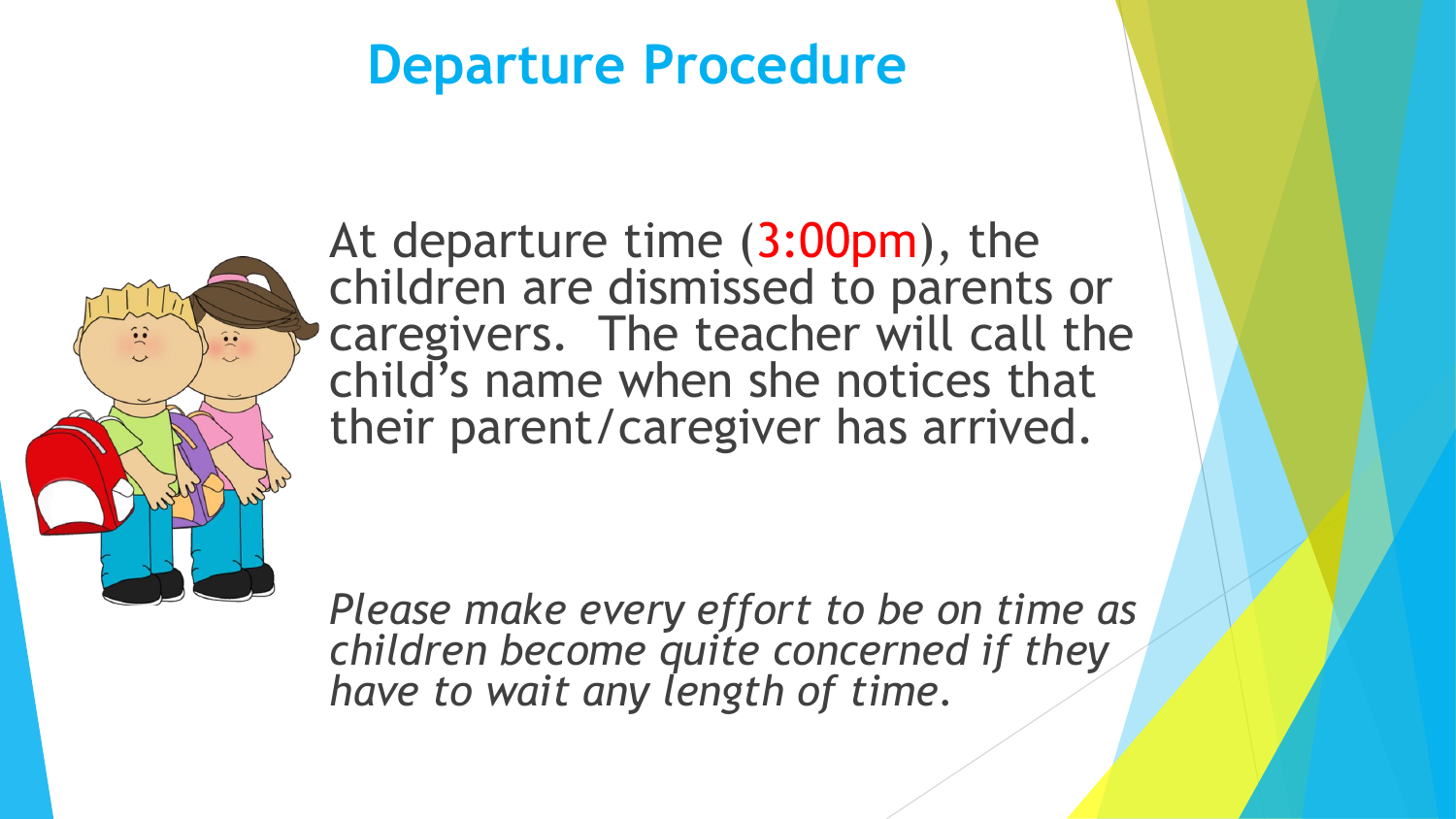# **Appropriate Clothing**











We recommend shirts that cover your child's shoulders for sun safety, along with pants which allow independent toileting.

*\*An optional polo t-shirt is available from the Uniform Shop for Kindergarten students. A blue tracksuit style jumper is also available for winter.*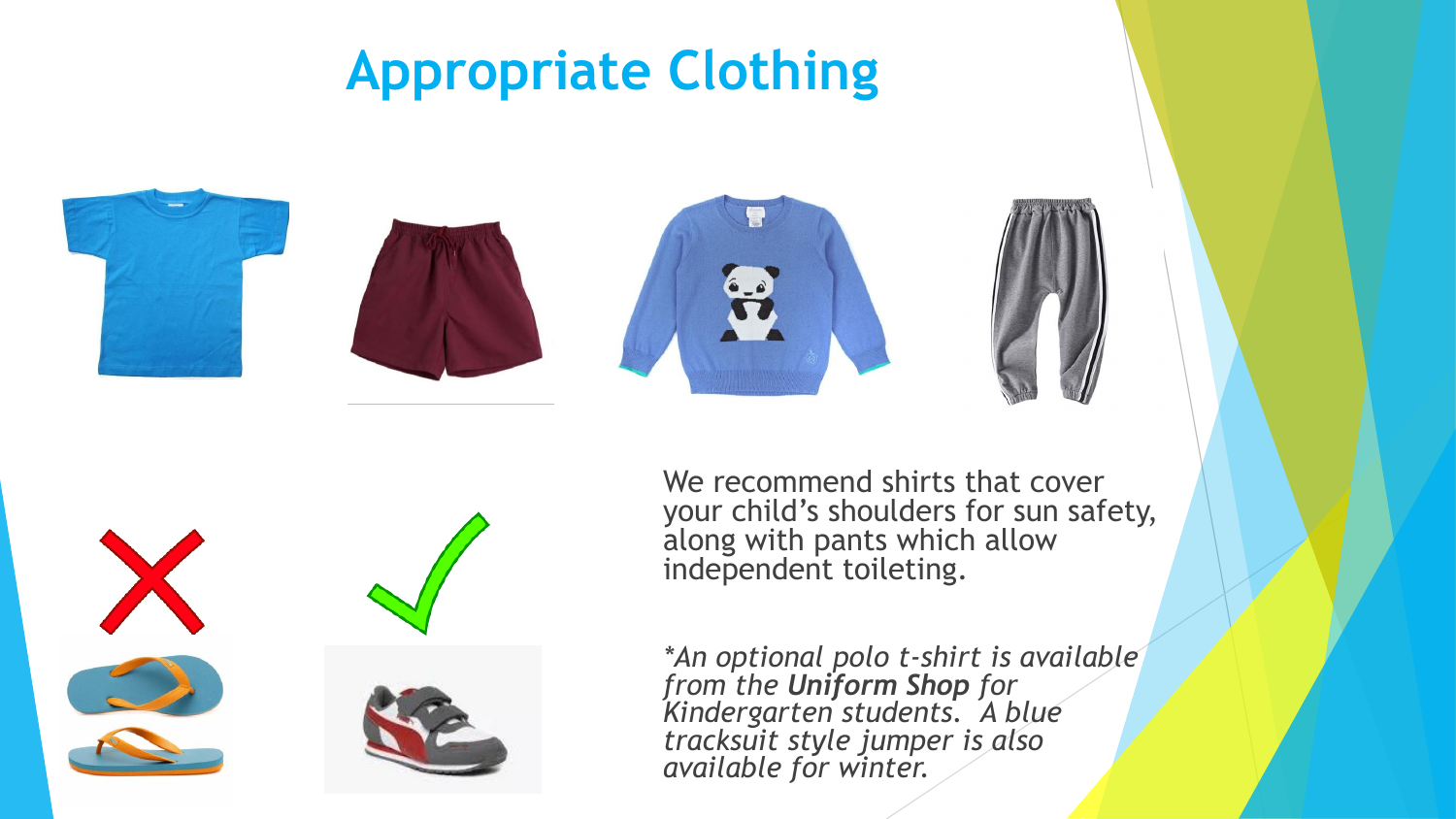#### **Parent Assistance**

We appreciate your support!

If you wish to contribute your time through being a parent helper, doing the washing or preparing play dough- a roster will be available for you to add your name.

**Thank you** ☺



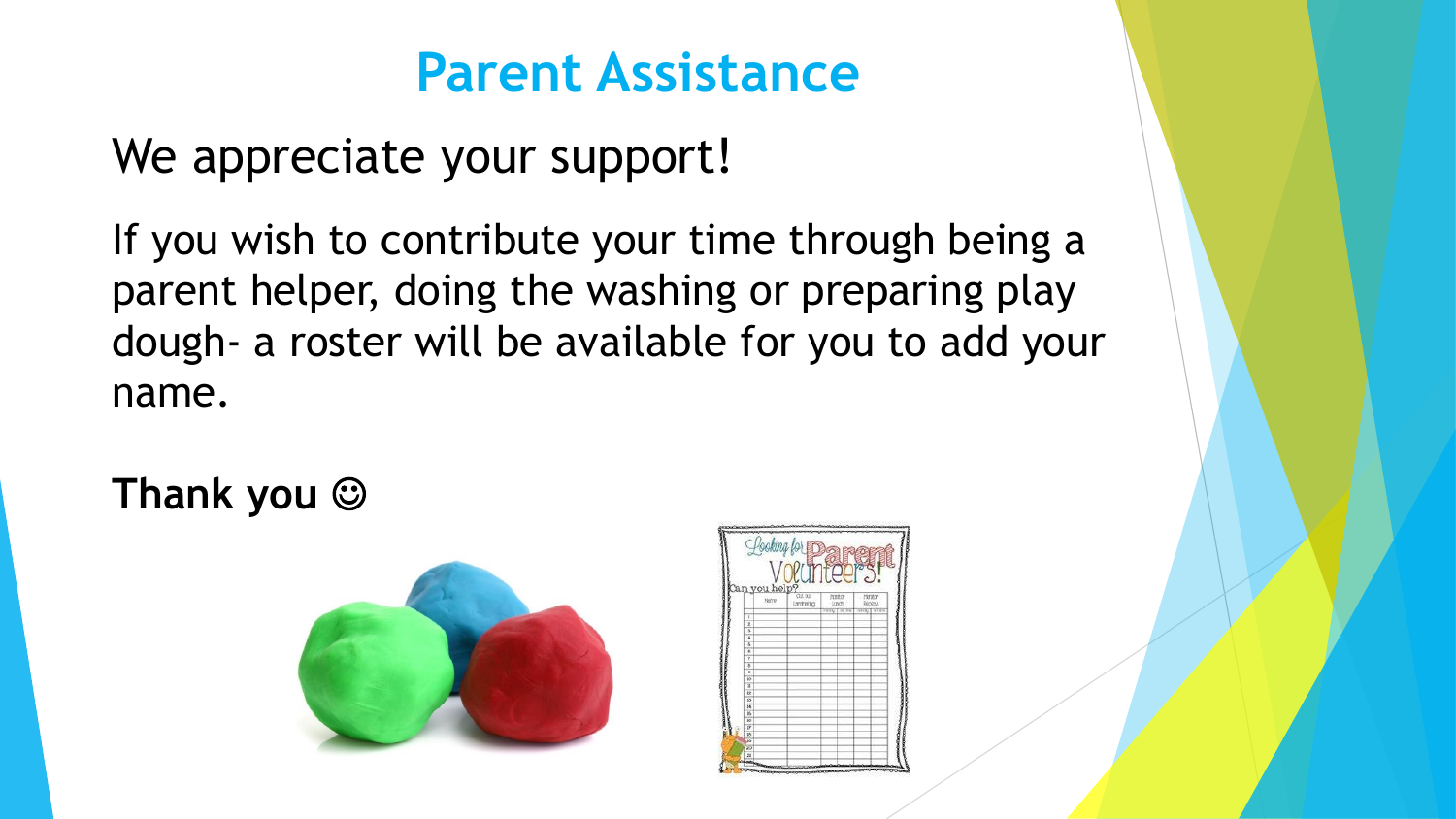**What Children Need To Bring With Them to Kindy**







Large Bag





\*Label all personal items with your child's name.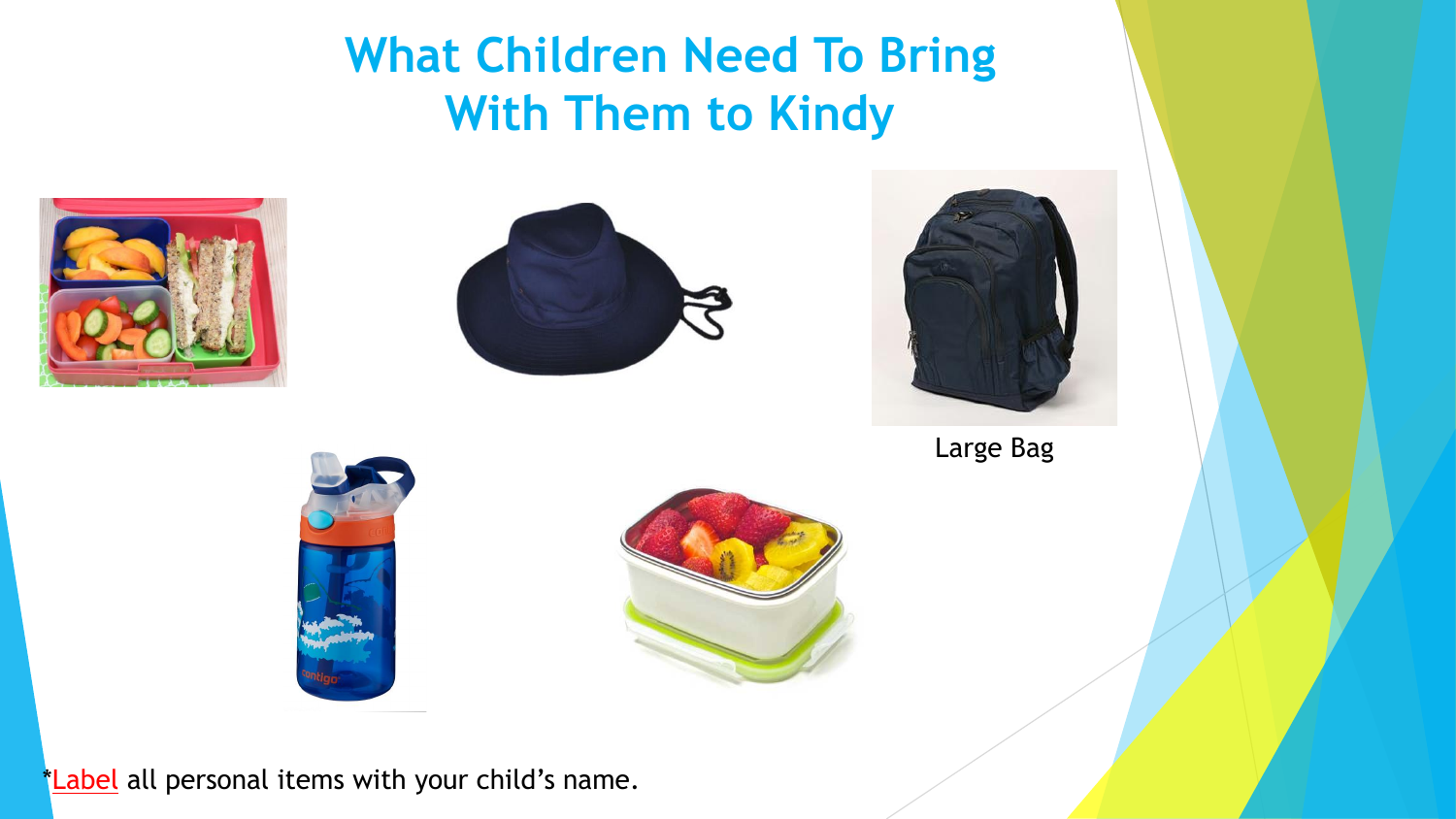# **Plus plenty of spare clothes!**





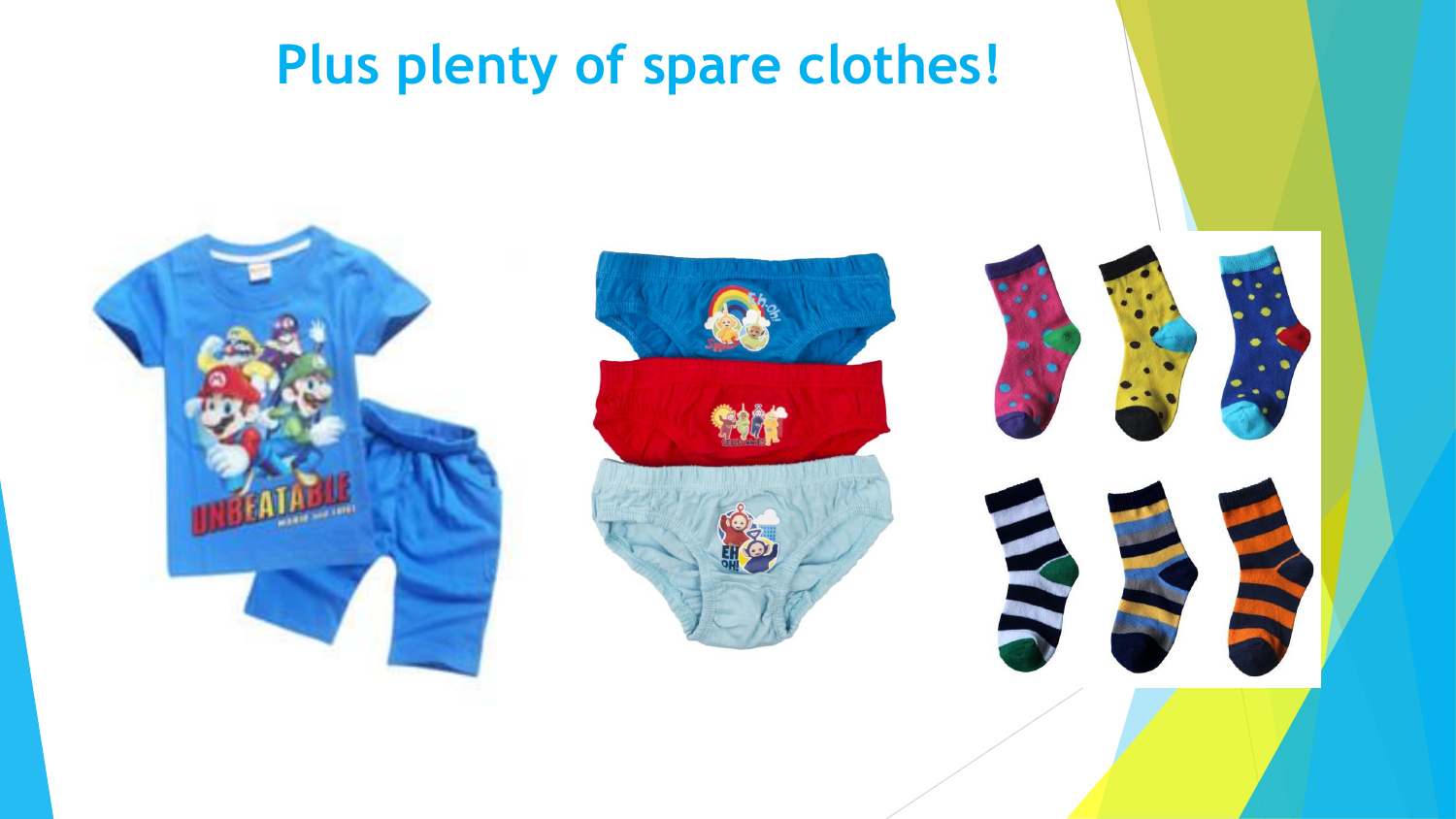# **If Your Child is Absent**

Please advise your child's teacher, or the Primary Office, if your child is going to be away from school through a planned absence or sickness. Unexplained absences will result in parents receiving a text message. You may reply to this message via text or send in a written note.

You can also submit an absentee form on our school website or through the School's App 'Szapp'.

All absences will require a written note or text message as explanation.

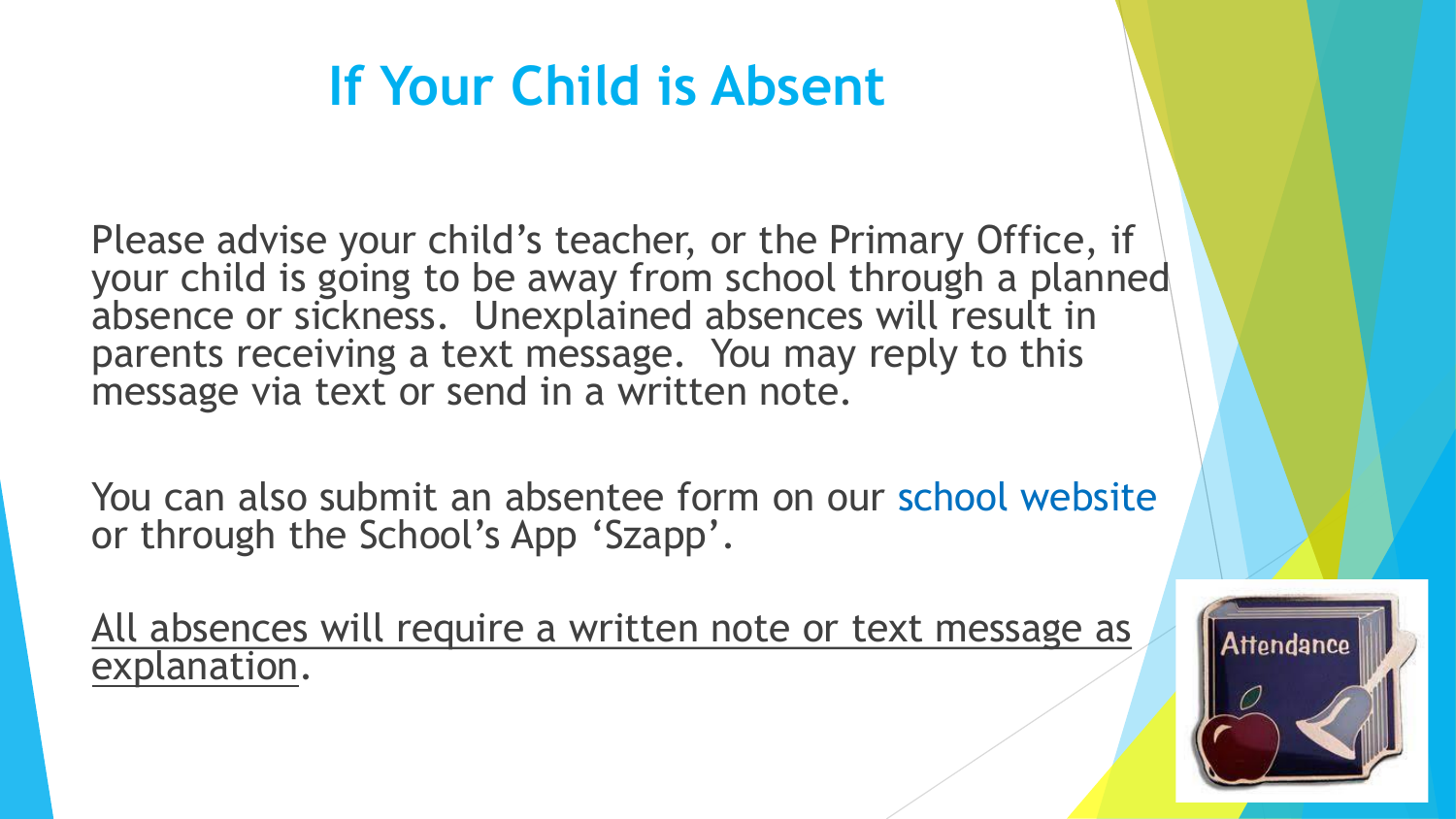

# **Health Issues and Sickness**

Whilst your child may not be affected, head lice, school sores, conjunctivitis and threadworms, are all extremely contagious and parents are asked to be vigilant of these health issues.

Should your child be affected, please advise the teacher and keep your child home until the condition has fully been treated and/or cleared.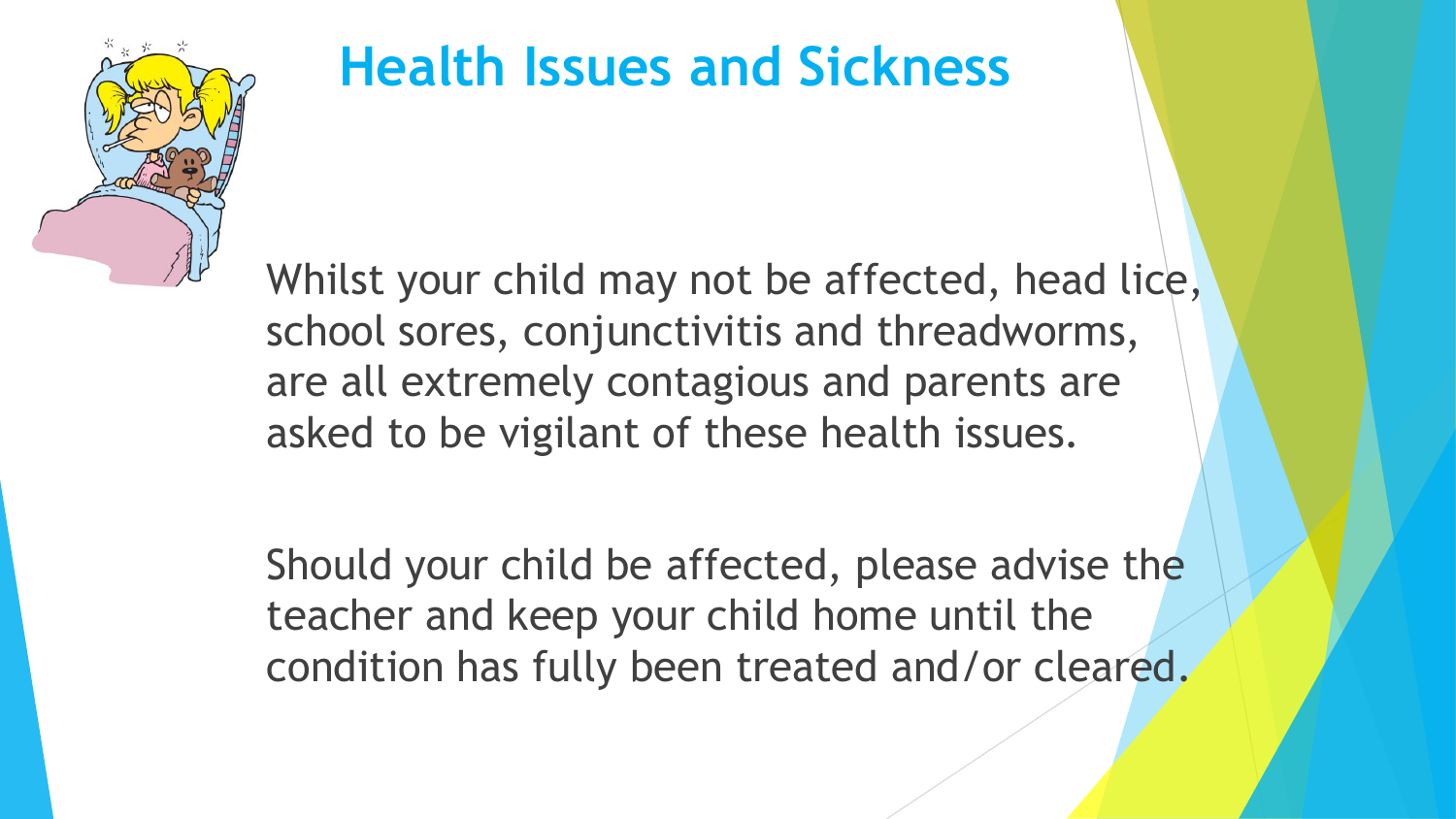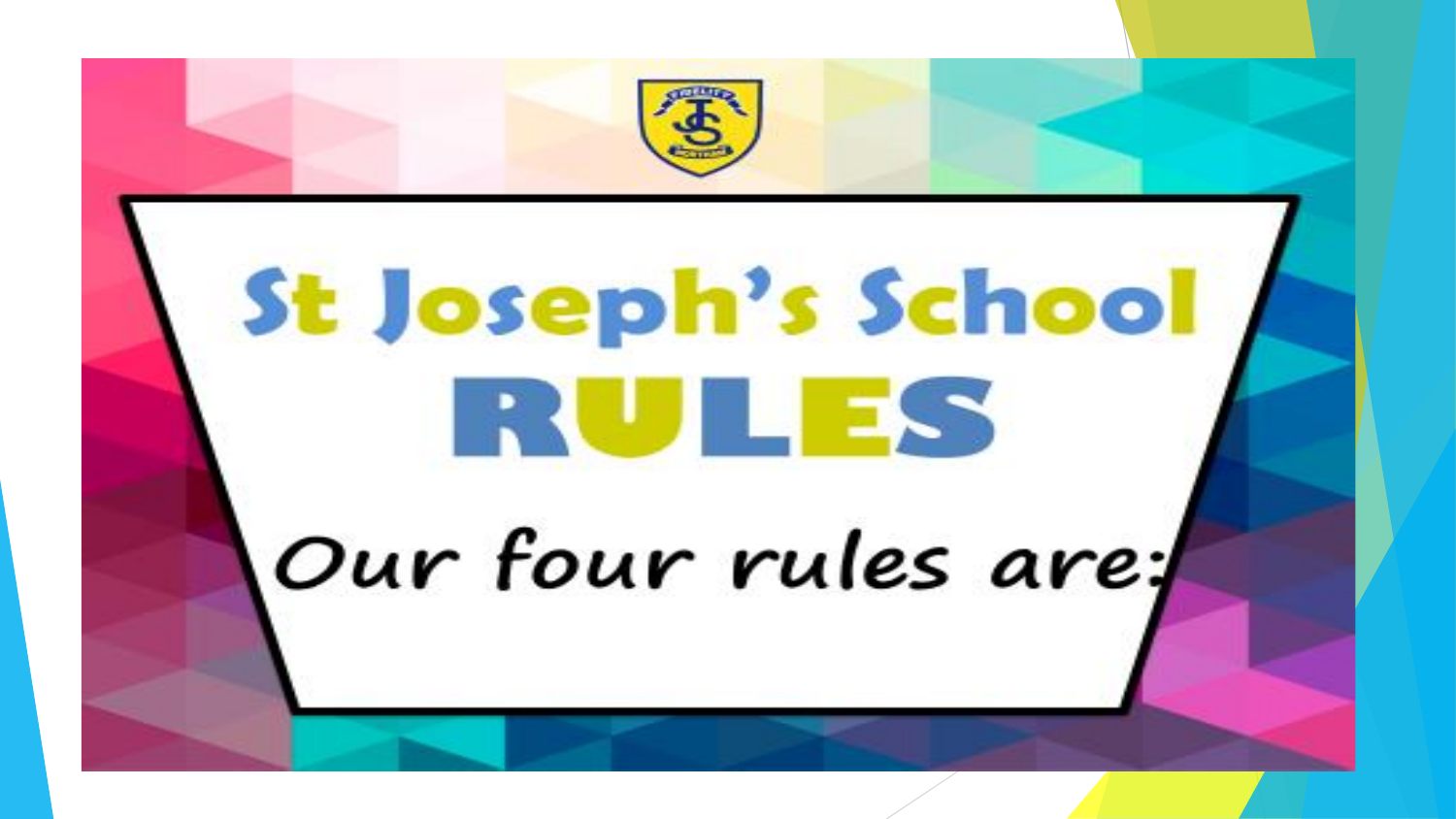

医

#### 1. Respect the teacher.





 $\mathfrak{F}$ 



4. Respect our classroom.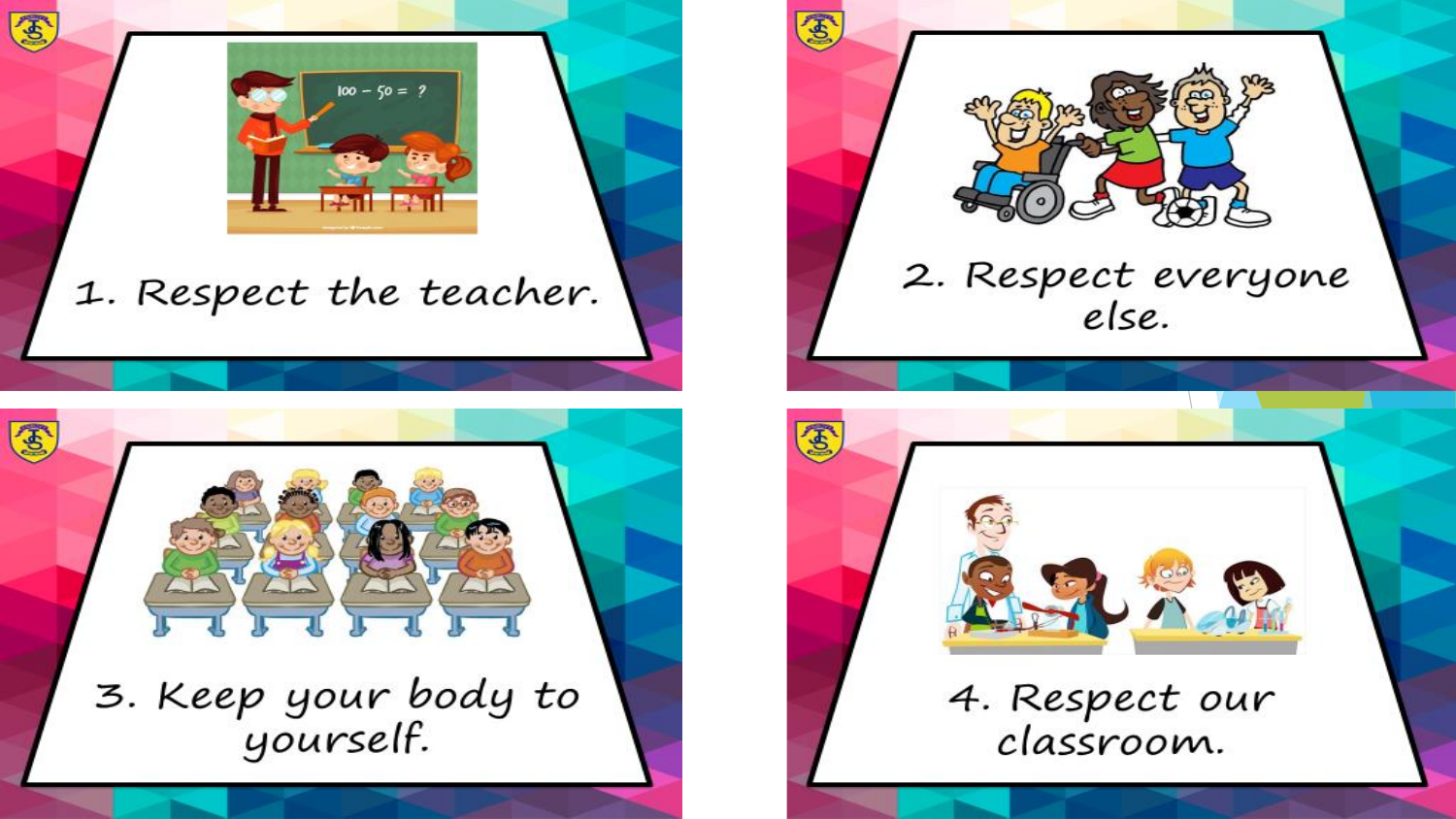#### **Kindergarten Requirements**

- **2 x A3 Display Folders**
- **1 x School Bag (backpack)- available from the Uniform Shop**
- **1x Slouch Hat [with draw cord]- also available from the Uniform Shop**
- **1 Drink Bottle** (filled each day with water only)
- **A couple of changes of clothes appropriate to the weather/season** (Please check frequently as children tend to grow out of clothes very quickly)

#### **Please ensure that ALL personal items are clearly labelled with your child's name.**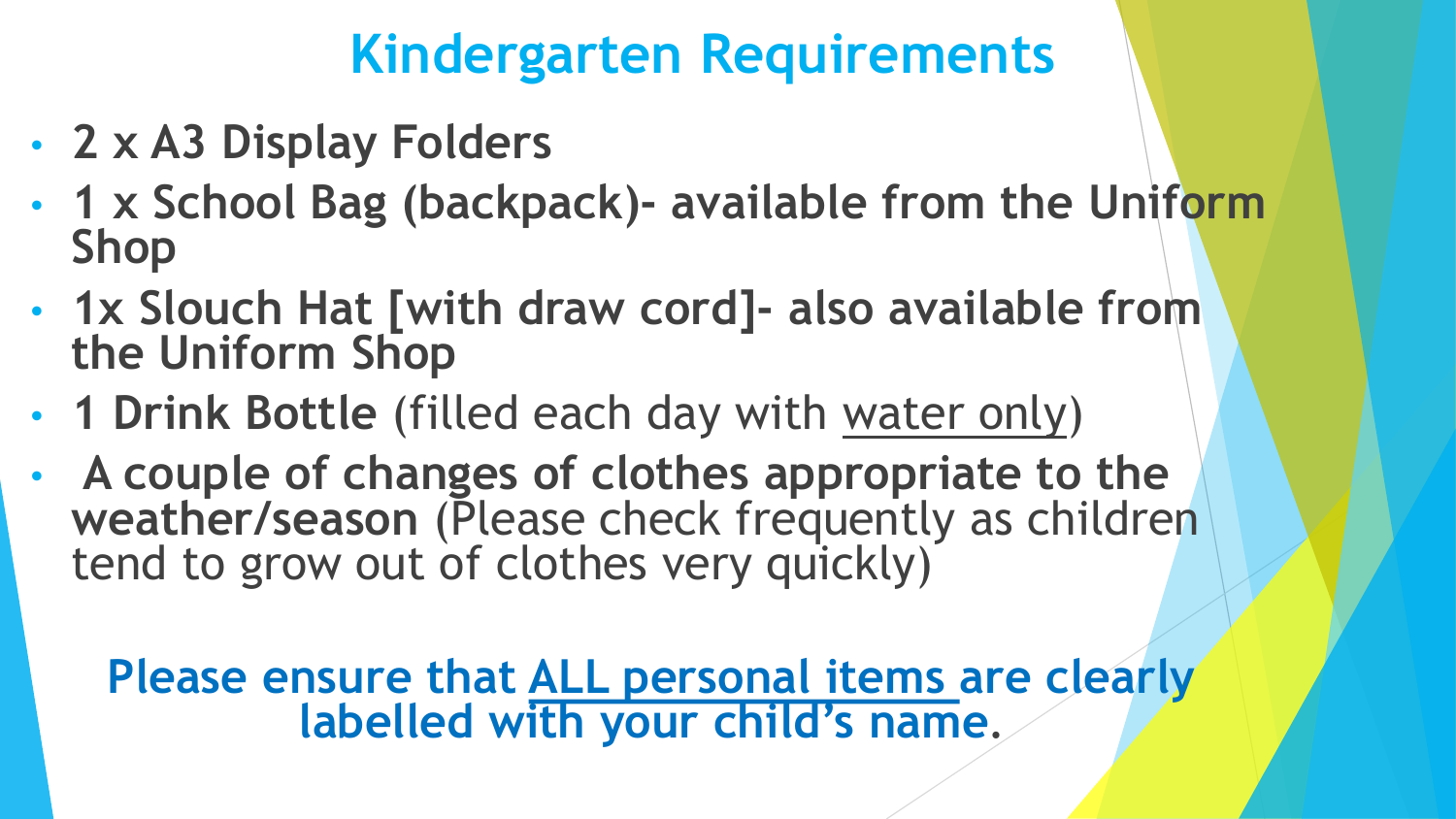## **Additional Information**

Use of the app Seesaw:

An app where information can be shared, updates and announcements can be posted and where you will be able to view some photos of activities that your child is completing at school.

- At the start of the year, students will receive a Seesaw sign in page, which will allow parents to connect to their journal.
- As communication books will no longer be used, Seesaw can be used for parent-teacher communication also.